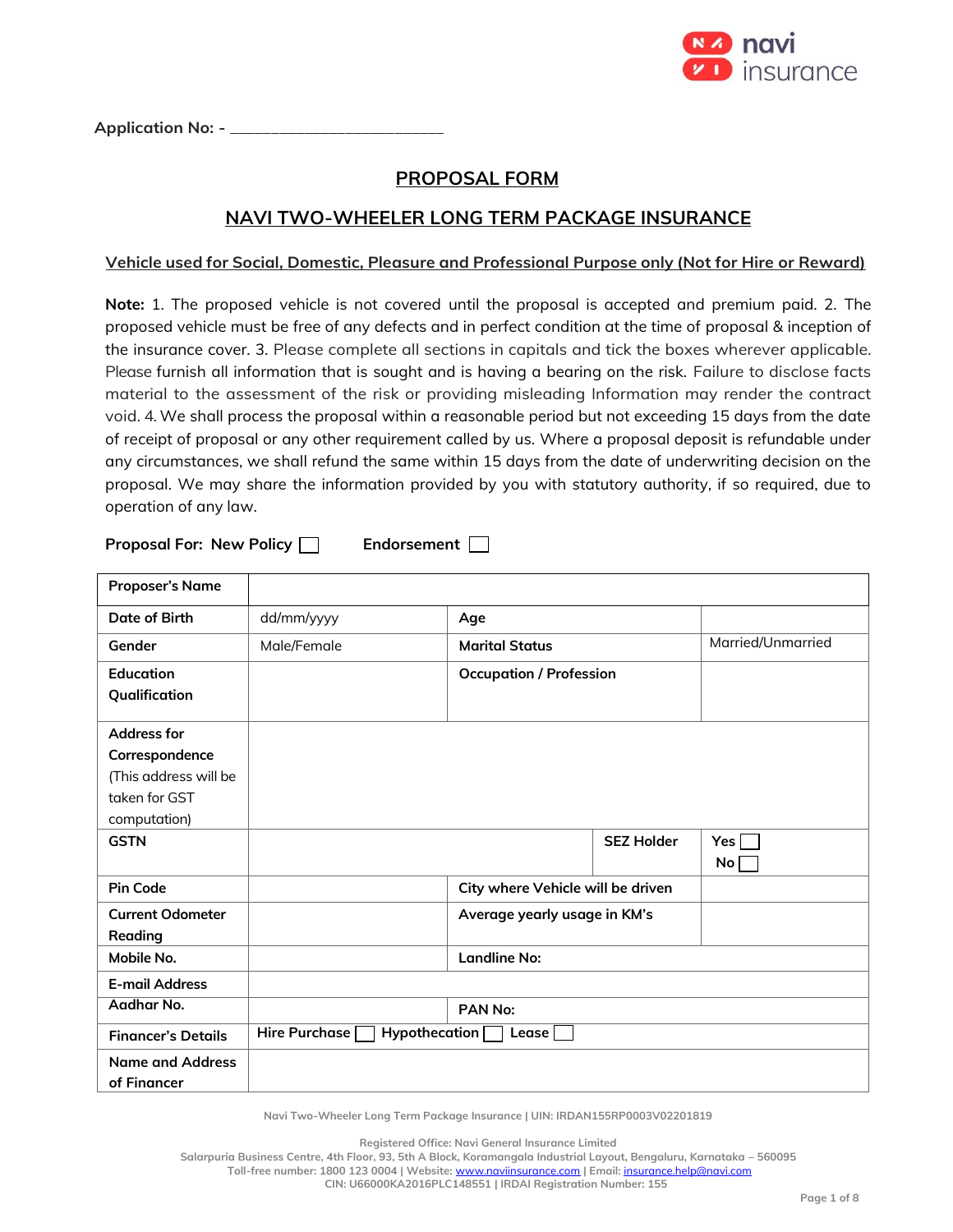

| <b>Type of Policy</b><br>Required                                  |                                                                 |                                                                                  | Package<br>Package (Fire and Theft) $\Box$ Package (Fire only)<br><b>Package (Theft only)</b> |                                          |                               |                                                        |  |                                   |                                                         |                          |                   |                                                          |  |                     |
|--------------------------------------------------------------------|-----------------------------------------------------------------|----------------------------------------------------------------------------------|-----------------------------------------------------------------------------------------------|------------------------------------------|-------------------------------|--------------------------------------------------------|--|-----------------------------------|---------------------------------------------------------|--------------------------|-------------------|----------------------------------------------------------|--|---------------------|
|                                                                    | Whether the vehicle is New or Used at the time of Purchase: New |                                                                                  |                                                                                               |                                          |                               |                                                        |  |                                   |                                                         | Used                     |                   |                                                          |  |                     |
|                                                                    | Body Type: Solo<br>Saloon                                       |                                                                                  |                                                                                               |                                          |                               |                                                        |  |                                   |                                                         |                          |                   |                                                          |  |                     |
| <b>Period of Insurance</b>                                         |                                                                 |                                                                                  | From: --//-- Hrs. on dd/mm/yyyy<br>To: Midnight of dd/mm/yyyy                                 |                                          |                               |                                                        |  |                                   |                                                         |                          |                   |                                                          |  |                     |
| <b>REGN. No</b>                                                    | Engine<br>No                                                    |                                                                                  | <b>Chassis</b><br>No.                                                                         | Year of<br>Manuf<br>acture               | <b>Make</b>                   | Model                                                  |  |                                   | Date of<br>Registration<br>/ Date of<br><b>Purchase</b> |                          | Cubic<br>Capacity | Seating<br>Capacity<br>Including<br>driver &<br>Side Car |  | Fuel<br><b>Type</b> |
|                                                                    |                                                                 |                                                                                  |                                                                                               |                                          |                               |                                                        |  |                                   |                                                         |                          |                   |                                                          |  |                     |
|                                                                    | <b>Registering Authority - Name and location:</b>               |                                                                                  |                                                                                               |                                          |                               |                                                        |  |                                   |                                                         |                          |                   |                                                          |  |                     |
|                                                                    |                                                                 |                                                                                  |                                                                                               |                                          | <b>Insured Declared Value</b> |                                                        |  |                                   |                                                         |                          |                   |                                                          |  | Amount (쿡)          |
| Year                                                               | <b>Vehicle IDV</b>                                              | Side Car<br>Value                                                                |                                                                                               | Non-<br><b>Electrical</b><br>Accessories |                               | <b>Electrical/Ele</b><br>ctronic<br><b>Accessories</b> |  | External<br><b>CNG/LPG</b><br>kit | <b>Total IDV</b>                                        |                          |                   |                                                          |  |                     |
| 1                                                                  |                                                                 |                                                                                  |                                                                                               |                                          |                               |                                                        |  |                                   |                                                         |                          |                   |                                                          |  |                     |
| $\overline{2}$                                                     |                                                                 |                                                                                  |                                                                                               |                                          |                               |                                                        |  |                                   |                                                         |                          |                   |                                                          |  |                     |
| 3                                                                  |                                                                 |                                                                                  |                                                                                               |                                          |                               |                                                        |  |                                   |                                                         |                          |                   |                                                          |  |                     |
|                                                                    | <b>Insured Declared Value of Vehicle</b>                        |                                                                                  |                                                                                               |                                          |                               |                                                        |  |                                   |                                                         |                          |                   |                                                          |  |                     |
| <b>DESCRIPTION OF ACCESSORIES</b>                                  |                                                                 |                                                                                  |                                                                                               |                                          |                               |                                                        |  |                                   |                                                         |                          |                   |                                                          |  |                     |
|                                                                    | Non-Electrical Accessories (other Than manufacturer fitted)     |                                                                                  |                                                                                               |                                          |                               |                                                        |  |                                   |                                                         |                          |                   |                                                          |  |                     |
|                                                                    |                                                                 | 2 <sup>nd</sup> Year IDV<br><b>Items Description</b><br>1 <sup>st</sup> Year IDV |                                                                                               |                                          |                               |                                                        |  |                                   | 3rd IDV                                                 |                          |                   |                                                          |  |                     |
|                                                                    |                                                                 |                                                                                  |                                                                                               |                                          |                               |                                                        |  |                                   |                                                         |                          |                   |                                                          |  |                     |
| Electrical/Electronic Accessories (Other than manufacturer fitted) |                                                                 |                                                                                  |                                                                                               |                                          |                               |                                                        |  |                                   |                                                         |                          |                   |                                                          |  |                     |
|                                                                    | <b>Items Description</b>                                        |                                                                                  |                                                                                               | Make                                     | Model                         | Year                                                   |  | 1st Year IDV                      |                                                         | 2 <sup>nd</sup> Year IDV |                   |                                                          |  | 3rd IDV             |
|                                                                    |                                                                 |                                                                                  |                                                                                               |                                          |                               |                                                        |  |                                   |                                                         |                          |                   |                                                          |  |                     |
|                                                                    |                                                                 |                                                                                  |                                                                                               |                                          |                               |                                                        |  |                                   |                                                         |                          |                   |                                                          |  |                     |
|                                                                    |                                                                 |                                                                                  |                                                                                               |                                          |                               |                                                        |  |                                   |                                                         |                          |                   |                                                          |  |                     |

**Navi Two-Wheeler Long Term Package Insurance | UIN: IRDAN155RP0003V02201819**

**Registered Office: Navi General Insurance Limited**

**Salarpuria Business Centre, 4th Floor, 93, 5th A Block, Koramangala Industrial Layout, Bengaluru, Karnataka – 560095 Toll-free number: 1800 123 0004 | Website:** [www.naviinsurance.com](http://www.naviinsurance.com/) **| Email:** [insurance.help@navi.com](mailto:insurance.help@navi.com) **CIN: U66000KA2016PLC148551 | IRDAI Registration Number: 155**

**Page 2 of 8**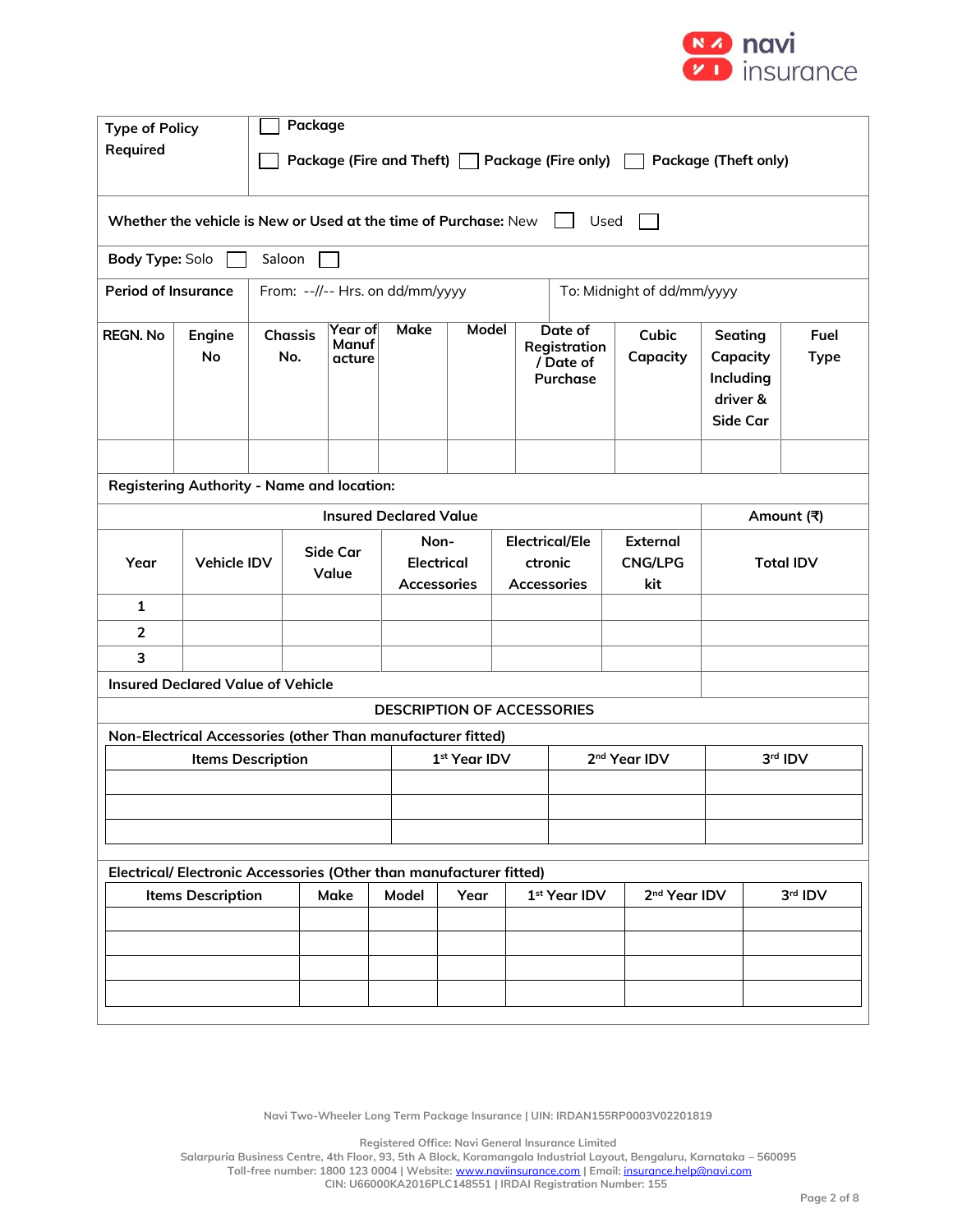

#### **Note:**

The Insured's Declared Value (IDV) of the vehicle will be deemed to be the 'SUM INSURED' for the purpose of this tariff and it will be fixed at the commencement of each policy period for each insured vehicle.

The IDV of the vehicle is to be fixed on the basis of manufacturers listed selling price of the brand and model as the vehicle proposed for insurance at the commencement of insurance /renewal, and adjusted for depreciation (as per schedule specified below). The IDV of the side car(s) and / or accessories, if any, fitted to the vehicle but not included in the manufacturer's listed selling price of the vehicle is / are also likewise to be fixed.

The schedule of age-wise depreciation as shown below is applicable for the purpose of Total Loss/ Constructive Total Loss (TL/ CTL) claims only. A vehicle will be considered to be a CTL where the aggregate cost of retrieval and / or repair of the vehicle subject to terms and conditions of the policy exceeds 75% of the IDV.

| <b>AGE OF VEHICLE</b>                       | % OF DEPRECIATION FOR FIXING<br>IDV |
|---------------------------------------------|-------------------------------------|
| Not exceeding 6 months                      | 5%                                  |
| Exceeding 6 months but not exceeding 1 year | 15%                                 |
| Exceeding 1 year but not exceeding 2 years  | 20%                                 |
| Exceeding 2 year but not exceeding 3 years  | 30%                                 |
| Exceeding 3 year but not exceeding 4 years  | 40%                                 |
| Exceeding 4 year but not exceeding 5 years  | 50%                                 |

**Note.** IDV of obsolete models of vehicles (i.e. Models which the manufacturers have discontinued to manufacture) and vehicles beyond 5 years of age will be determined on the basis of an understanding between the insurer and the insured.

#### **PREVIOUS INSURER DETAILS**

| <b>Previous</b><br>Policy No                                                                                    | Type of<br><b>Policy</b><br>Packag<br>e/TP | Name of<br>Insurer &<br>Servicing<br><b>Branch</b><br>Code or<br><b>Address</b> |        | <b>NCB</b> in<br>last<br>year<br><b>Policy</b> | <b>Policy Expiry Date</b> | Did you<br>claim<br>Last year?<br>Yes/No. If<br>yes, please<br>provide<br>claim<br>amount. | <b>NCB % Eligible</b><br>(provide proof or<br>declaration at the<br>end of the proposal<br>form) |
|-----------------------------------------------------------------------------------------------------------------|--------------------------------------------|---------------------------------------------------------------------------------|--------|------------------------------------------------|---------------------------|--------------------------------------------------------------------------------------------|--------------------------------------------------------------------------------------------------|
|                                                                                                                 |                                            |                                                                                 |        |                                                |                           |                                                                                            |                                                                                                  |
| Claim Lodged in past 3 years                                                                                    |                                            |                                                                                 | Year 1 | Year 2                                         |                           | Year <sub>3</sub>                                                                          |                                                                                                  |
| No. of claims                                                                                                   |                                            |                                                                                 |        |                                                |                           |                                                                                            |                                                                                                  |
| Amount                                                                                                          |                                            |                                                                                 |        |                                                |                           |                                                                                            |                                                                                                  |
| Has any Insurance Company Ever Declined/Cancelled /Refused Renewal/Imposed special condition or excess – Yes/No |                                            |                                                                                 |        |                                                |                           |                                                                                            |                                                                                                  |

If Yes, reason and details thereof:

**Navi Two-Wheeler Long Term Package Insurance | UIN: IRDAN155RP0003V02201819**

**Registered Office: Navi General Insurance Limited**

**Salarpuria Business Centre, 4th Floor, 93, 5th A Block, Koramangala Industrial Layout, Bengaluru, Karnataka – 560095**

**Toll-free number: 1800 123 0004 | Website:** [www.naviinsurance.com](http://www.naviinsurance.com/) **| Email:** [insurance.help@navi.com](mailto:insurance.help@navi.com)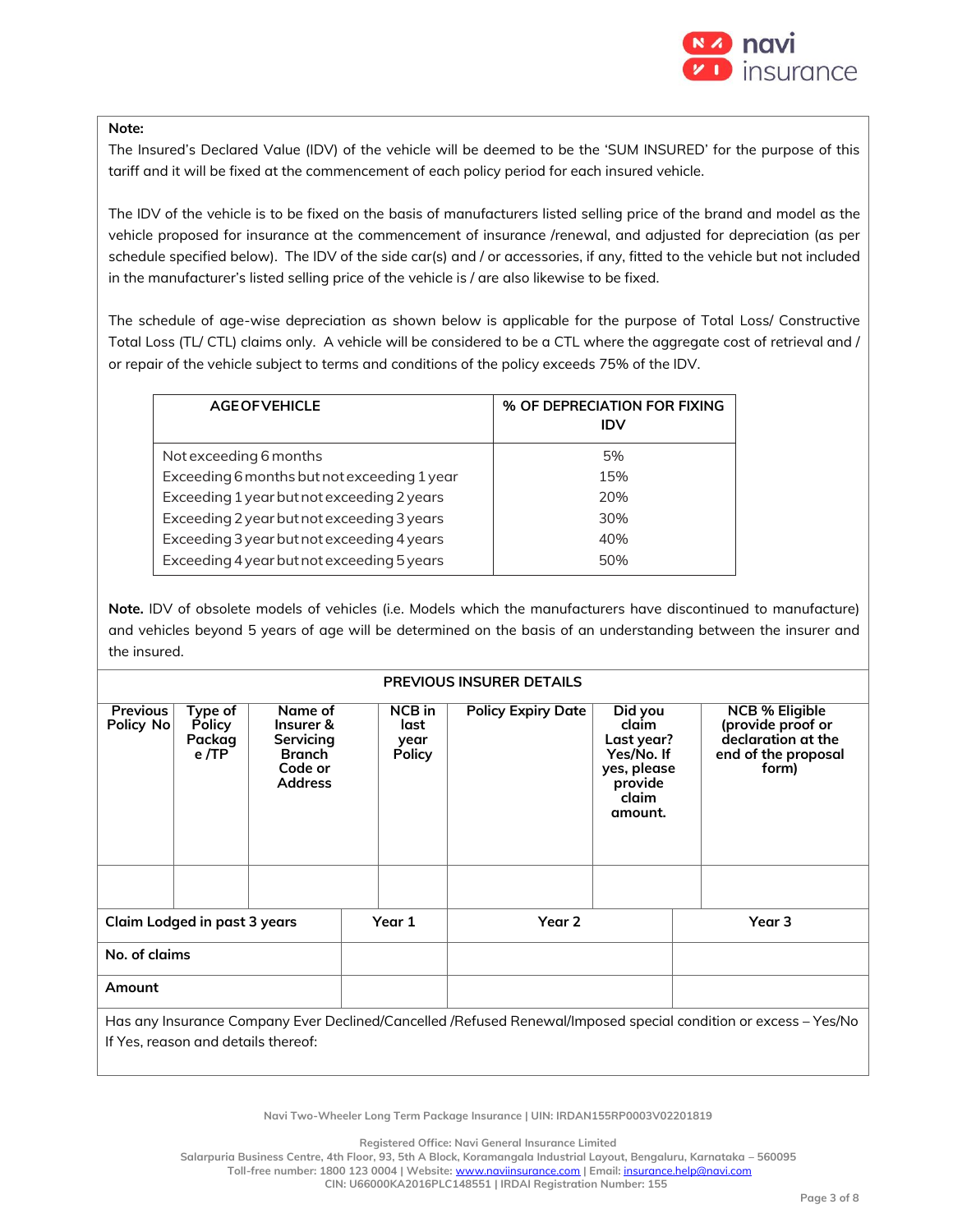

|                                                                                | <b>OTHER INFORMATION</b>                                                   |  |  |  |  |
|--------------------------------------------------------------------------------|----------------------------------------------------------------------------|--|--|--|--|
| (Tick on relevant option and provide details wherever applicable)              |                                                                            |  |  |  |  |
| Voluntary Excess: Do you wish to opt<br>for Voluntary Excess over and above    | Yes/No - If yes, please specify the amount                                 |  |  |  |  |
| the Compulsory Deductible of Rs100/-?                                          | Rs500/750/1000/1500/3000                                                   |  |  |  |  |
| Are you a member of Automobile                                                 | Yes/No                                                                     |  |  |  |  |
| <b>Association of India?</b>                                                   | If yes, please State:<br>Name of Association<br>1.                         |  |  |  |  |
|                                                                                | 2.<br>Membership No:<br>Date of Expiry:                                    |  |  |  |  |
|                                                                                | Yes/No                                                                     |  |  |  |  |
| Are you an existing customer of Navi                                           | Please provide Policy No: _______________________or                        |  |  |  |  |
| <b>General Insurance?</b>                                                      | Customer ID                                                                |  |  |  |  |
| Is any other Private car/two-Wheeler                                           | Yes/No                                                                     |  |  |  |  |
| belonging to your family insured with                                          | Provide Policy Number: _________________                                   |  |  |  |  |
| us?                                                                            | (Family means Father, Mother, Self, Spouse, Children)                      |  |  |  |  |
|                                                                                | Yes/No                                                                     |  |  |  |  |
| Do you wish to provide photograph of                                           |                                                                            |  |  |  |  |
| your vehicle?                                                                  |                                                                            |  |  |  |  |
| If yes, please provide/upload minimum                                          |                                                                            |  |  |  |  |
| four photographs of all 4 sides of the                                         |                                                                            |  |  |  |  |
| vehicle taken on the date of proposal                                          |                                                                            |  |  |  |  |
| through our mobile application.                                                |                                                                            |  |  |  |  |
| Is any of these applicable:                                                    |                                                                            |  |  |  |  |
|                                                                                |                                                                            |  |  |  |  |
| Vehicle being run by non-<br>1.                                                | Yes/No                                                                     |  |  |  |  |
| conventional source<br>Vehicle will be used for driving<br>2.                  | If yes, please specify details (RC copy will be needed as proof)<br>Yes/No |  |  |  |  |
| tuitions                                                                       |                                                                            |  |  |  |  |
| Vehicle is Specially designed for use<br>3.                                    | Yes/No                                                                     |  |  |  |  |
| of blind / Handicapped / Mentally<br>Challenged Person and duly                |                                                                            |  |  |  |  |
| endorsed in Registration Certificate                                           |                                                                            |  |  |  |  |
| Use of vehicle limited to own<br>4.                                            | Yes/No                                                                     |  |  |  |  |
| premises?<br>Whether the vehicle is fitted with                                |                                                                            |  |  |  |  |
| 5.<br><b>Fibre Glass Tank</b>                                                  | Yes/No                                                                     |  |  |  |  |
| Is the vehicle fitted with Anti-Theft<br>6.<br>device approved by ARAI?        | Yes/No                                                                     |  |  |  |  |
| Imported Vehicle without Custom<br>7.                                          | Yes/No                                                                     |  |  |  |  |
| Duty                                                                           |                                                                            |  |  |  |  |
| Loss of accessories by Burglary,<br>8.<br>House breaking and theft (Applicable | Yes/No                                                                     |  |  |  |  |
| only for Two-Wheeler)                                                          |                                                                            |  |  |  |  |
|                                                                                |                                                                            |  |  |  |  |

**Navi Two-Wheeler Long Term Package Insurance | UIN: IRDAN155RP0003V02201819**

**Registered Office: Navi General Insurance Limited**

**Salarpuria Business Centre, 4th Floor, 93, 5th A Block, Koramangala Industrial Layout, Bengaluru, Karnataka – 560095 Toll-free number: 1800 123 0004 | Website:** [www.naviinsurance.com](http://www.naviinsurance.com/) **| Email:** [insurance.help@navi.com](mailto:insurance.help@navi.com)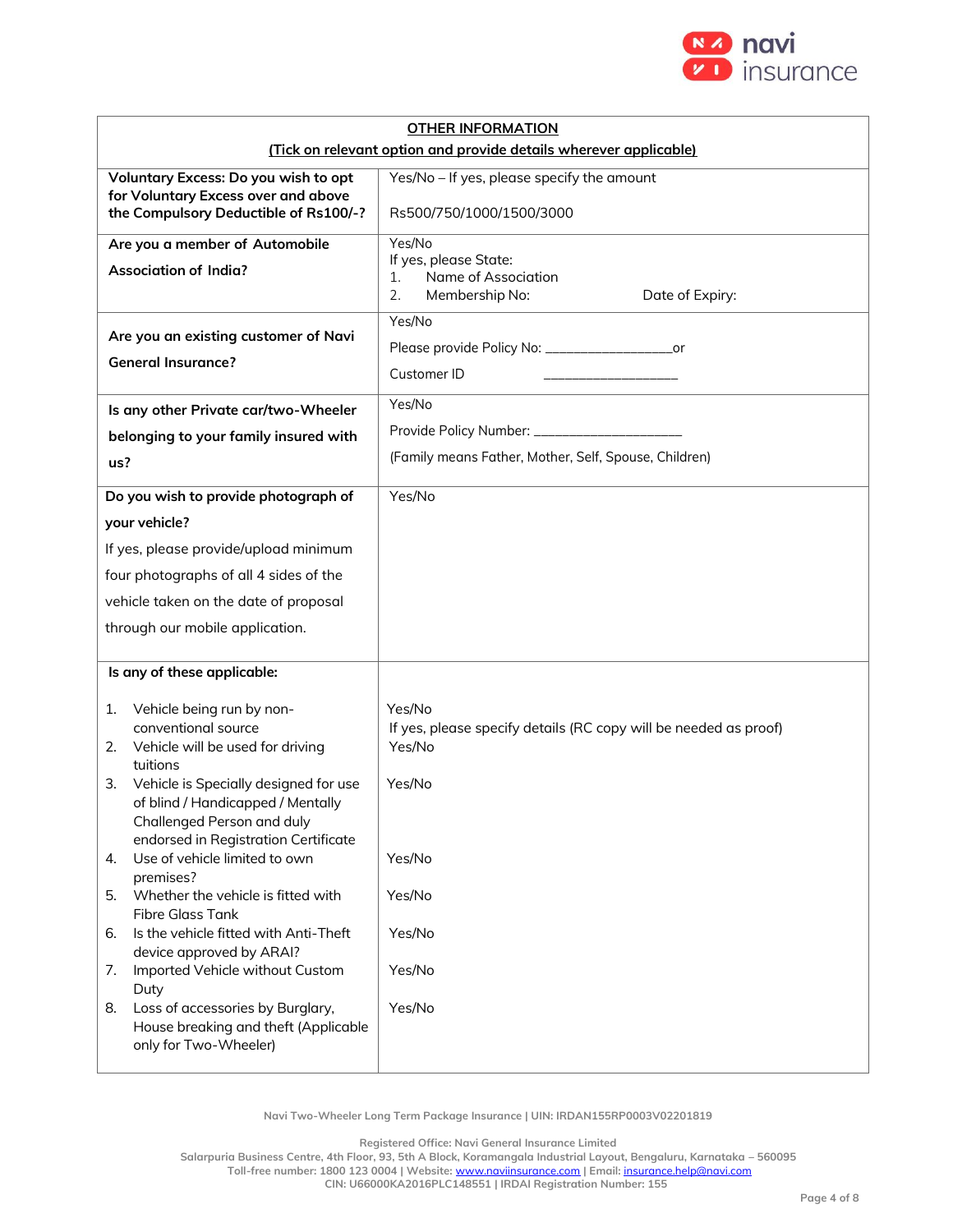

| Do you wish to restrict TPPD cover to<br>Statutory limit of Rs.6000/-only?                                     |                          |      | Yes / No                                                 |                                   |             |                   |  |  |  |
|----------------------------------------------------------------------------------------------------------------|--------------------------|------|----------------------------------------------------------|-----------------------------------|-------------|-------------------|--|--|--|
| (Policy Limit - Rs 1 lakh)                                                                                     |                          |      |                                                          |                                   |             |                   |  |  |  |
|                                                                                                                |                          |      |                                                          |                                   |             |                   |  |  |  |
| <b>Geographical Area extension:</b><br>(Please select countries you wish to<br>cover)                          |                          |      | Bangladesh, Nepal, Bhutan, Pakistan, Maldives, Sri Lanka |                                   |             |                   |  |  |  |
|                                                                                                                |                          |      |                                                          | <b>Additional Covers Required</b> |             |                   |  |  |  |
| Do you wish to cover your legal liability towards?                                                             |                          |      |                                                          |                                   |             |                   |  |  |  |
| <b>Paid Driver</b>                                                                                             |                          |      | Yes /No                                                  |                                   |             |                   |  |  |  |
| <b>Unnamed Employees (IMT 29)</b>                                                                              |                          |      | State No. of Employees:                                  |                                   |             |                   |  |  |  |
| PA cover to Unnamed Pillion rider                                                                              |                          |      | Yes / No                                                 |                                   |             |                   |  |  |  |
| Max Rs. 1 lakh per person                                                                                      |                          | CSI: |                                                          |                                   |             |                   |  |  |  |
| (In multiples of Rs. 10,000)                                                                                   |                          |      |                                                          |                                   |             |                   |  |  |  |
| PA cover to Paid Driver/Cleaner/                                                                               |                          |      | Yes / No                                                 |                                   |             |                   |  |  |  |
| Conductor                                                                                                      |                          |      | No of Persons                                            |                                   |             |                   |  |  |  |
| Max Rs. 1 lakh per person                                                                                      |                          | CSI: |                                                          |                                   |             |                   |  |  |  |
| (in Multiples of Rs 10,000)                                                                                    |                          |      |                                                          |                                   |             |                   |  |  |  |
| Do you wish to include Personal Accident cover for named persons? If YES, give name and Sum Insured opted for: |                          |      |                                                          |                                   |             |                   |  |  |  |
|                                                                                                                |                          |      |                                                          |                                   |             |                   |  |  |  |
|                                                                                                                | Name<br><b>CSI opted</b> |      | <b>Nominee</b>                                           | Relationship                      | Name of the | Relationship with |  |  |  |
| (Rs.)                                                                                                          |                          |      |                                                          |                                   | Appointee   | <b>Nominee</b>    |  |  |  |
| 1)                                                                                                             |                          |      |                                                          |                                   |             |                   |  |  |  |
| 2)                                                                                                             |                          |      |                                                          |                                   |             |                   |  |  |  |
| 3)                                                                                                             |                          |      |                                                          |                                   |             |                   |  |  |  |
| 4)                                                                                                             |                          |      |                                                          |                                   |             |                   |  |  |  |
| 5)                                                                                                             |                          |      |                                                          |                                   |             |                   |  |  |  |

|       | COMPULSORY PERSONAL ACCIDENT COVER FOR OWNER DRIVER                                        |   |  |  |  |  |  |
|-------|--------------------------------------------------------------------------------------------|---|--|--|--|--|--|
|       | Personal Accident Cover for Owner Driver is compulsory. Please give details of nomination: |   |  |  |  |  |  |
| (a)   | Name of the Nominee & Age                                                                  | ÷ |  |  |  |  |  |
| (b)   | Relationship                                                                               |   |  |  |  |  |  |
| (c)   | Name of the Appointee                                                                      |   |  |  |  |  |  |
|       | (If Nominee is a Minor)                                                                    |   |  |  |  |  |  |
| (d)   | <b>Relationship to the Nominee</b>                                                         | ÷ |  |  |  |  |  |
| Note: |                                                                                            |   |  |  |  |  |  |

- **1.** Personal Accident cover for Owner Driver is compulsory for Sum Insured of Rs.15,00,000/-.
- **2.** Compulsory PA cover to owner driver cannot be granted where a vehicle is owned by a company, a partnership firm or a similar body corporate or where the owner-driver does not hold an effective driving license.
- **3.** Do you already have a 24-hour Personal Accident cover against Death and Permanent Disability (Total and Partial) for Capital Sum Insured of at least Rs.15 lacs? Yes/No, if yes, Sum Insured:

**Navi Two-Wheeler Long Term Package Insurance | UIN: IRDAN155RP0003V02201819**

**Registered Office: Navi General Insurance Limited**

**Salarpuria Business Centre, 4th Floor, 93, 5th A Block, Koramangala Industrial Layout, Bengaluru, Karnataka – 560095**

**Toll-free number: 1800 123 0004 | Website:** [www.naviinsurance.com](http://www.naviinsurance.com/) **| Email:** [insurance.help@navi.com](mailto:insurance.help@navi.com)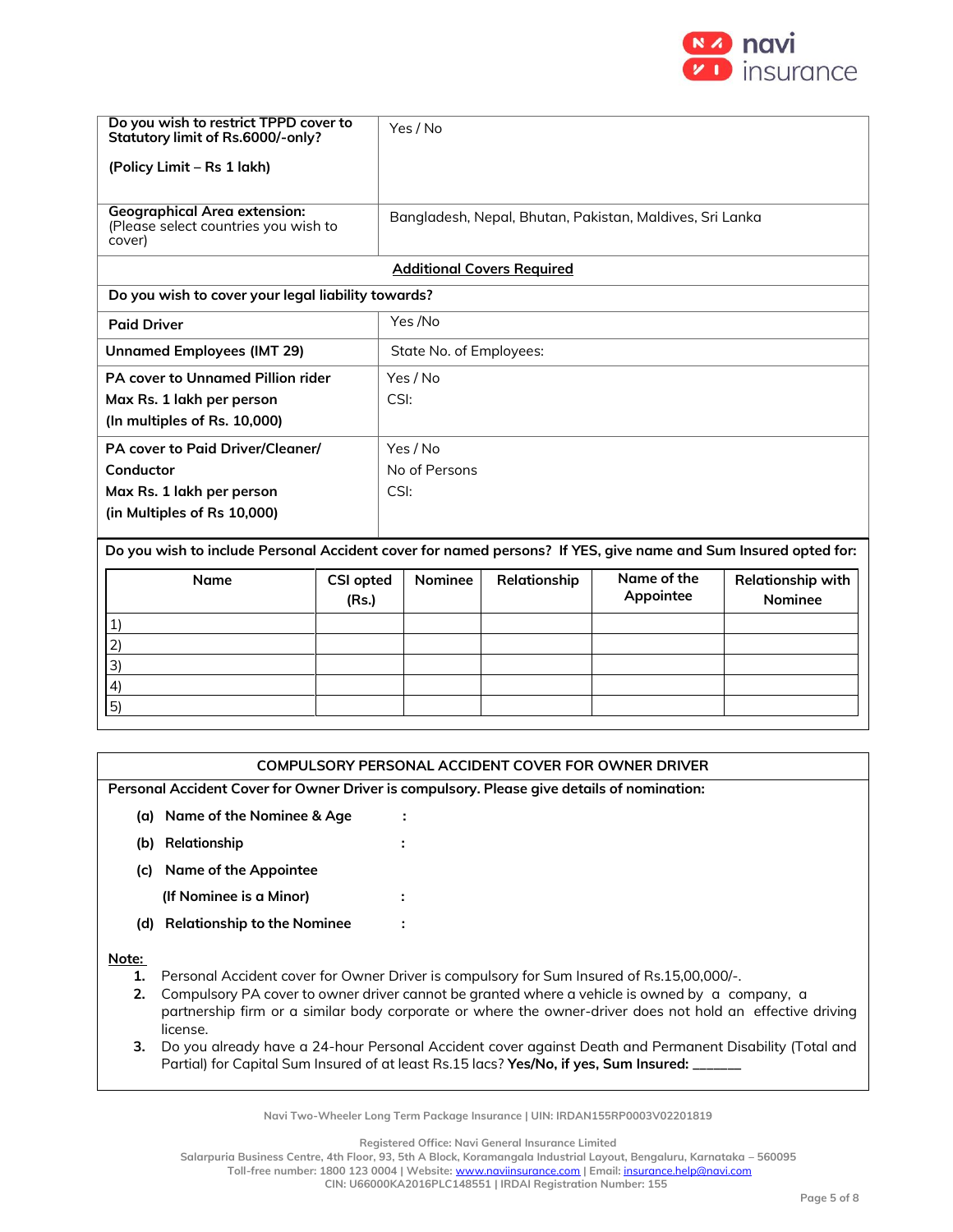

| <b>PREMIUM PAYMENT AND BANK DETAILS</b>                                                                                                                                                                                                                                                                                                                                                                                 |                                                                                                                      |                                                                                       |                                                  |        |                            |   |
|-------------------------------------------------------------------------------------------------------------------------------------------------------------------------------------------------------------------------------------------------------------------------------------------------------------------------------------------------------------------------------------------------------------------------|----------------------------------------------------------------------------------------------------------------------|---------------------------------------------------------------------------------------|--------------------------------------------------|--------|----------------------------|---|
|                                                                                                                                                                                                                                                                                                                                                                                                                         |                                                                                                                      |                                                                                       |                                                  |        |                            |   |
| Payment Option:                                                                                                                                                                                                                                                                                                                                                                                                         | Cheque<br>$\Box$<br>Debit Card<br>$\Box$                                                                             | Demand Draft<br><b>Credit Card</b>                                                    | <b>Fund Transfer</b><br>П.<br>$\Box$             | $\Box$ | Pay Order                  | П |
| Premium Amount:                                                                                                                                                                                                                                                                                                                                                                                                         | ₹                                                                                                                    |                                                                                       | Amount in Words:                                 |        |                            |   |
|                                                                                                                                                                                                                                                                                                                                                                                                                         | For Cheque/DD/PO (Payable in favour of Navi General Insurance Company Limited)                                       |                                                                                       |                                                  |        |                            |   |
| Instrument Number                                                                                                                                                                                                                                                                                                                                                                                                       |                                                                                                                      | $\mathbf{E}_{\text{max}}$ and $\mathbf{E}_{\text{max}}$ and $\mathbf{E}_{\text{max}}$ | Instrument Date                                  |        |                            |   |
| Instrument Amount                                                                                                                                                                                                                                                                                                                                                                                                       |                                                                                                                      | <u> 1989 - Johann Barbara, martxa a</u>                                               | <b>Bank Name</b>                                 | ÷      |                            |   |
| Credit/Debit Card No.<br>Fund Transfer/Wallet                                                                                                                                                                                                                                                                                                                                                                           | : Name of Bank/Wallet                                                                                                |                                                                                       | <b>Expiry Date</b><br><b>Transaction Number:</b> |        |                            |   |
| <b>PAN Number</b>                                                                                                                                                                                                                                                                                                                                                                                                       |                                                                                                                      |                                                                                       | <b>TAN Number</b>                                |        |                            |   |
| Note:<br>As per the Regulatory requirements, we can affect payment of the refund (if any) and or claims only through<br>Electronic Clearing System (ECS) / National Electronic Funds Transfer (NEFT) / Real Time Gross Settlement (RTGS) /<br>Interbank Mobile Payment Service (IMPS). If the premium payment mode is other than cheque, please provide your<br>account details as mentioned below for refund purposes. |                                                                                                                      |                                                                                       |                                                  |        |                            |   |
| Account No.                                                                                                                                                                                                                                                                                                                                                                                                             |                                                                                                                      |                                                                                       | <b>IFSC/MICR Code</b>                            |        |                            |   |
| UPI ID                                                                                                                                                                                                                                                                                                                                                                                                                  |                                                                                                                      |                                                                                       | <b>Branch Name:</b>                              |        |                            |   |
| Type of Account                                                                                                                                                                                                                                                                                                                                                                                                         | ÷.                                                                                                                   | <b>Saving Bank's Account</b><br><b>Others (Please Specify)</b><br>$\Box$              | $\Box$ Current Account                           | $\Box$ |                            |   |
|                                                                                                                                                                                                                                                                                                                                                                                                                         |                                                                                                                      |                                                                                       |                                                  |        |                            |   |
| ELECTRONIC INSURANCE ACCOUNT DETAILS OF PROPOSER                                                                                                                                                                                                                                                                                                                                                                        |                                                                                                                      |                                                                                       |                                                  |        |                            |   |
| (Email Id is mandatory)<br>Do you have an EIA :<br>If No, do you wish to apply for EIA : $\Box$ Yes $\Box$ No<br>$\Box$ Yes $\Box$ No                                                                                                                                                                                                                                                                                   |                                                                                                                      |                                                                                       |                                                  |        |                            |   |
| If Yes, please quote the EIA number<br>$\left\langle \left\langle \begin{array}{ccc} 0 & 0 & 0 \\ 0 & 0 & 0 \\ 0 & 0 & 0 \\ 0 & 0 & 0 \\ 0 & 0 & 0 \\ 0 & 0 & 0 \\ 0 & 0 & 0 \\ 0 & 0 & 0 \\ 0 & 0 & 0 \\ 0 & 0 & 0 \\ 0 & 0 & 0 \\ 0 & 0 & 0 \\ 0 & 0 & 0 \\ 0 & 0 & 0 \\ 0 & 0 & 0 & 0 \\ 0 & 0 & 0 & 0 \\ 0 & 0 & 0 & 0 \\ 0 & 0 & 0 & 0 & 0 \\ 0 & 0 & 0 & 0 & 0 \\ 0 & 0 & 0 & 0 & $                               |                                                                                                                      |                                                                                       |                                                  |        |                            |   |
|                                                                                                                                                                                                                                                                                                                                                                                                                         | If applied, please mention your preferred Insurance Repository : << __________________________>>                     |                                                                                       |                                                  |        |                            |   |
|                                                                                                                                                                                                                                                                                                                                                                                                                         | Email Id (Registered with Insurance Repository)                                                                      |                                                                                       | $\mathbb{R}^{\mathbb{Z}}$                        |        | <<______________________>> |   |
|                                                                                                                                                                                                                                                                                                                                                                                                                         | Your Policy will be credited in your EIA account and your address details as mentioned in the EIA shall override the |                                                                                       |                                                  |        |                            |   |
|                                                                                                                                                                                                                                                                                                                                                                                                                         | address provided in this proposal for Insurance. We request you to inform the Repository of any changes in the       |                                                                                       |                                                  |        |                            |   |
| details immediately.                                                                                                                                                                                                                                                                                                                                                                                                    |                                                                                                                      |                                                                                       |                                                  |        |                            |   |

**Registered Office: Navi General Insurance Limited**

**Salarpuria Business Centre, 4th Floor, 93, 5th A Block, Koramangala Industrial Layout, Bengaluru, Karnataka – 560095 Toll-free number: 1800 123 0004 | Website:** [www.naviinsurance.com](http://www.naviinsurance.com/) **| Email:** [insurance.help@navi.com](mailto:insurance.help@navi.com)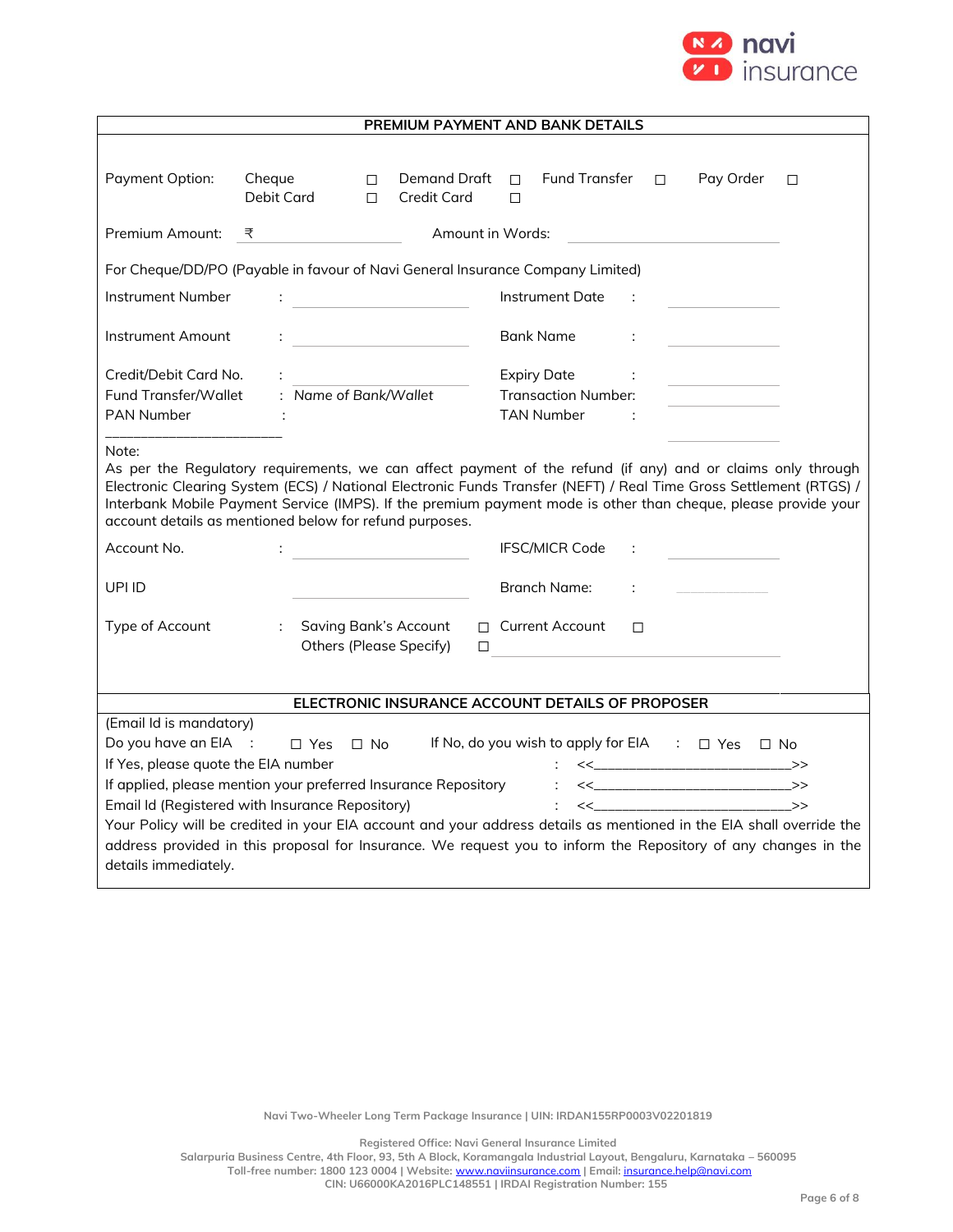

#### **Declaration**:

"I/We desire to insure with NAVI GENERAL INSURANCE LIMITED ("Company") in respect of the vehicle described in this proposal form and statements contained herein, shared by me digitally or otherwise either through Company website, emails, Mobile application or any such mode of communication are true and accurate representations.

I/We undertake and confirm that:

- a) If any of the statements made herein are found to be false or incorrect, the benefits under this policy would stand forfeited.
- b) This application and declaration shall be promissory and shall be the basis of contract between me/us and the Company.
- c) I/We have read and understood the coverages, the terms and conditions and accept the Company's policy of insurance along with said conditions. .
- d) If any additions or alterations are carried out by me/us in this proposal form or if there is any change in the information submitted by me/us after the submission of this proposal form, then the same would be conveyed to the Company immediately, failing which the benefits under the policy would stand forfeited.
- e) The Company may take appropriate measures to capture the voice log for all telephonic transactions carried out by me/us as required by the procedure/regulations internal or external to the Company and shall not hold the Company responsible or liable for relying/using such recorded telephonic conversation.
- f) The insurance would be effective only on acceptance of this application by the Company and the payment of requisite premium in advance. In the event of non-realization of the Cheque or nonreceipt of the amount of premium by the company, the policy shall be deemed cancelled "ab initio" and the Company shall not be responsible for any liabilities of whatsoever nature under this policy.
- g) I/We agree to receive "Certificate of Insurance and Policy Schedule" only and shall access the policy terms, conditions and exclusions on the company's website.
- h) I/We hereby confirm that all premiums have been/will be paid from bonafide sources and no premiums have been/will be paid out of proceeds of crime related to any of the offence listed in Prevention of Money Laundering Act, 2002. I understand that the Company has the right to call for documents to establish sources of funds.

## **Declaration for No Claim Bonus (if NCB claimed but confirmation from previous insurer not submitted).**

I/We declare that the rate of NCB claimed by me/us is correct and that NO CLAIM has arisen in the expiring Policy Period (Copy of Policy enclosed). I/We further undertake that if this declaration is found incorrect, all benefits under the Policy in respect of Section I of the Policy will stand forfeited.

**Place:**

**Date: Signature of Proposer**

**Navi Two-Wheeler Long Term Package Insurance | UIN: IRDAN155RP0003V02201819**

**Registered Office: Navi General Insurance Limited**

**Salarpuria Business Centre, 4th Floor, 93, 5th A Block, Koramangala Industrial Layout, Bengaluru, Karnataka – 560095 Toll-free number: 1800 123 0004 | Website:** [www.naviinsurance.com](http://www.naviinsurance.com/) **| Email:** [insurance.help@navi.com](mailto:insurance.help@navi.com)